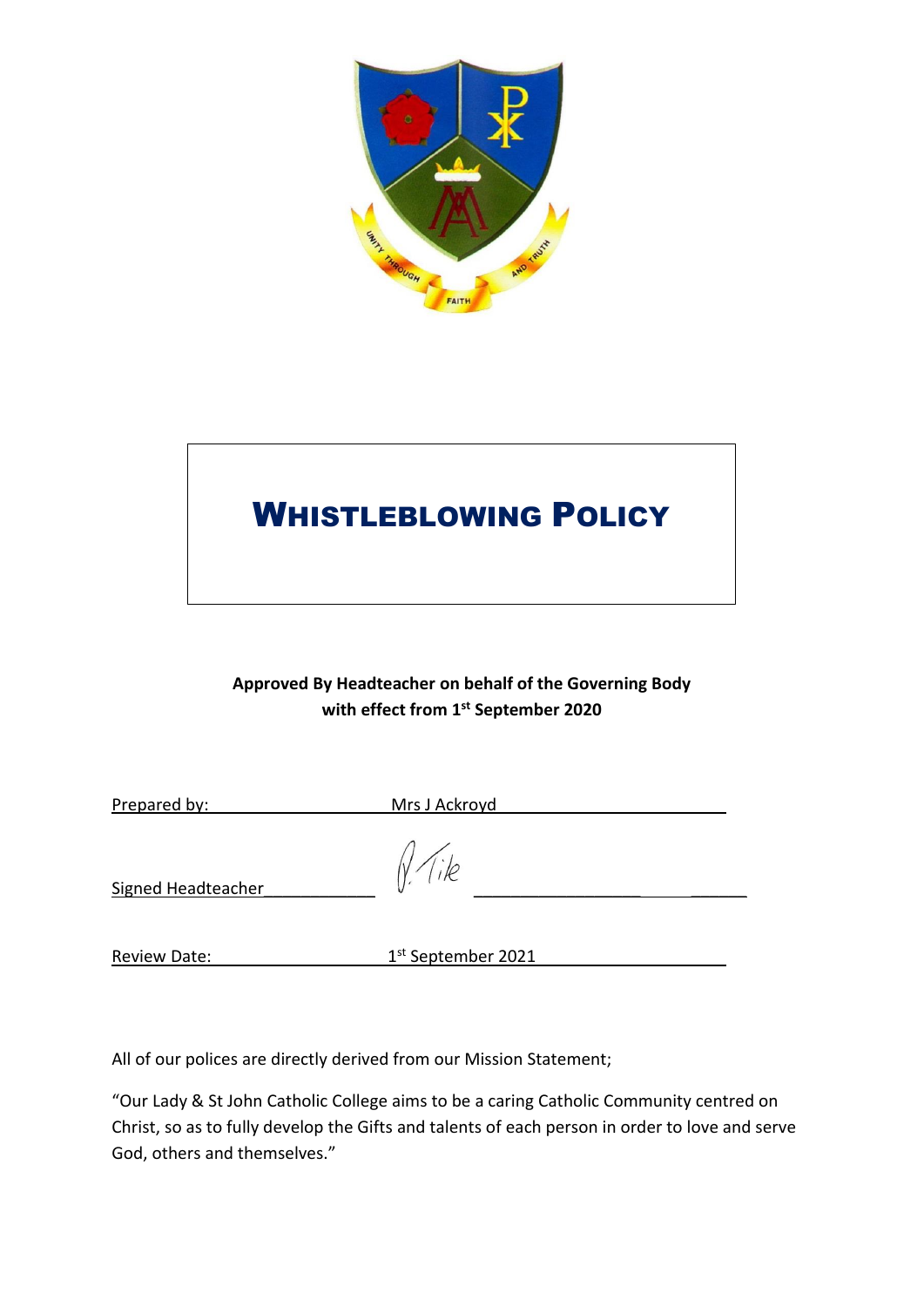## **Contents**

- 1. Policy Statement
- 2. Scope
- 3. Aims of the Policy
- 4. Why do we need a Policy?
- 5. Who will be the point of contact for the policy?
- 6. Safeguarding of children and young people
- 7. How can a concern be raised within School?
- 8. Confidentiality
- 9. Anonymous Allegations
- 10. What protection are you entitled to when raising a complaint?
- 11. How will the designated officer respond to a complainant?
- 12. When will the designated officer respond to a complainant?
- 13. What will happen following the investigation?
- 14. What records will be maintained in connection with the policy?
- 15. How can concerns be raised outside the School?
- 16. What happens if suspicions go unreported or if allegations are found to have been made maliciously or with no foundation?
- 17. Monitoring the Policy
- 18. Further Guidance

### **1. Policy Statement**

The Governing Body of Our Lady & St John Catholic College is committed to achieving the highest possible standards of openness, integrity and accountability. In line with that commitment, the Governing Body expects you and others that it deals with such as agency workers, contractors and partners, who have genuine concerns about any aspect of the School's work, to come forward and "Speak out" under the auspices of this policy and the Public Interest Disclosure Act 1998.

The Governing Body endeavours to ensure that the highest standards of conduct and probity are maintained and will take appropriate action to prevent serious failure, irregularities, dishonesty and wrongdoing.

The Governing Body genuinely seeks a culture of accountability and openness and this policy sets out the ways in which you may raise any concerns that you have, and how those concerns will be dealt with. It gives protection to you from harassment, victimisation or bullying where you raise concerns within these procedures.

The Whistleblowing Policy is for concerns where the interests of others or the organisation itself are at risk. It has been devised to enable you to raise your concerns at an early stage and in the right way. The school would rather that you raised the matter when it is just a concern rather than wait for concrete proof. A reasonable belief is sufficient and under no circumstances should you try to obtain proof yourself.

If something is troubling you about which you think the school/Governing Body should know about or ought to look into, please use this policy.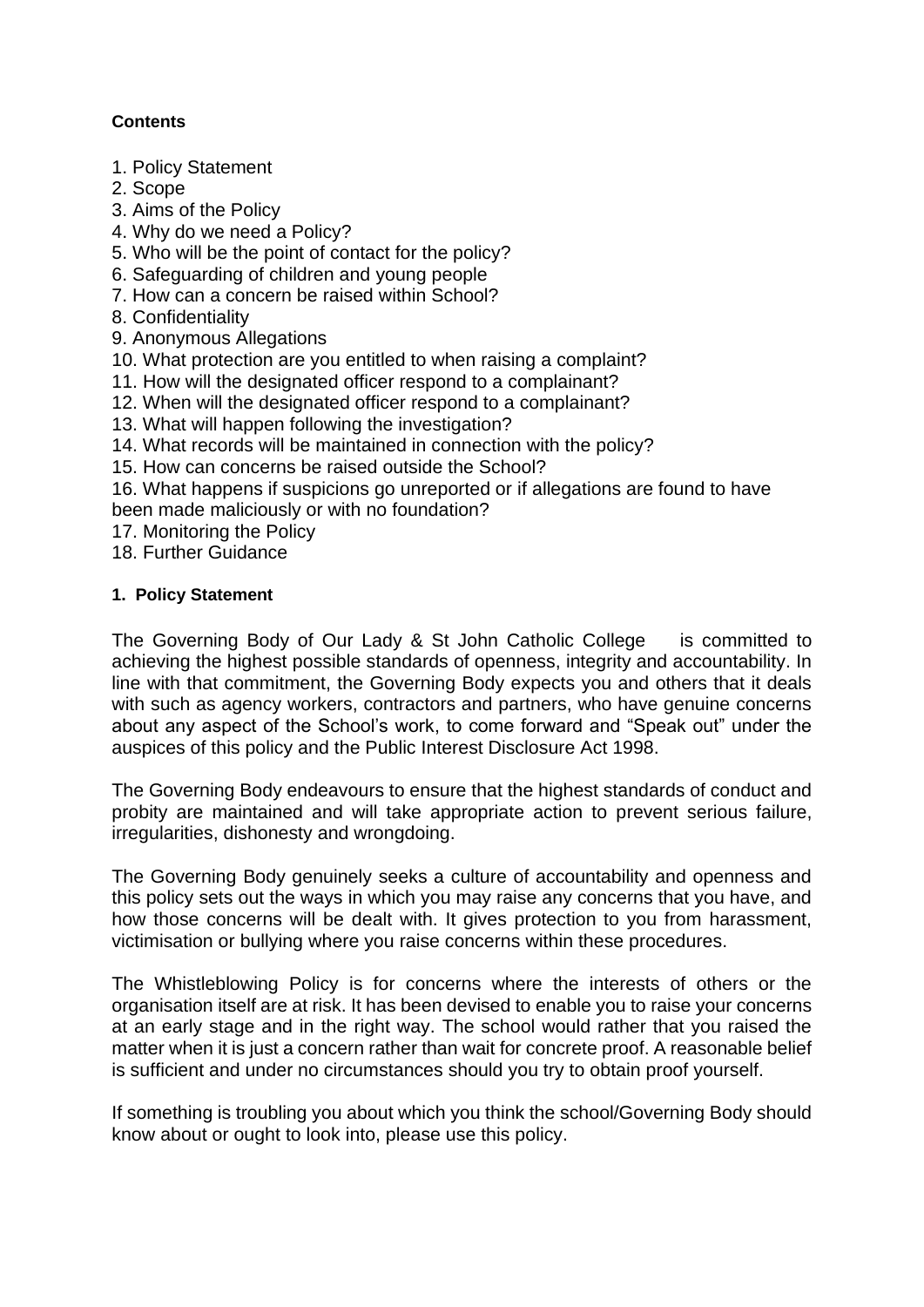If, however, your concerns are in respect of an employment related matter, there are other policies which may apply, for example the Grievance Policy or Complaints Procedure.

## **2. Scope**

This policy applies to all employees in community and voluntary controlled schools where the Local Authority (LA) is the employer. It is also commended to all other schools in the borough.

### **3. Aims of the Policy**

The policy aims to:

- support a culture of openness, accountability and integrity;
- encourage a person to feel confident in raising genuine concerns and to question and act upon these;
- encourage employees to raise matters internally at an early stage so that these can be dealt with appropriately and demonstrate the school's commitment to ensuring its affairs are carried out ethically, honestly, and to high standards;
- allow the complainant to voice their concerns outside the school in certain circumstances;
- reassure you that if you raise any concerns, you will be protected from, possible reprisals, victimisation or other detriment;
- provide ways for anyone to raise those concerns and, subject to any legal constraint, receive feedback on any action taken as a result, and ensure that those raising issues get a response to their concerns and that they are aware of how to pursue them if they are not satisfied with any actions;
- contribute to the efficient running of the school and the delivery of its service to the community; and
- Uphold the reputation of the school and maintain public confidence.

Finally, it is hoped the introduction of this policy will increase the likelihood that the Governing Body will hear of any wrongdoing in time to prevent any serious incidents or damage.

### **4. Why do we need a Policy?**

The Public Interest Disclosure Act 1998 and the Enterprise Regulatory Reform Act 2013 amended the Employment Rights Act 1996 to provide protection for workers who raise legitimate concerns about specified matters of concern.

The Governing Body encourages anyone who has serious concerns about malpractice to speak out. Employees and other workers, for example, agency workers or consultants are often the first to realise that there may be something seriously wrong.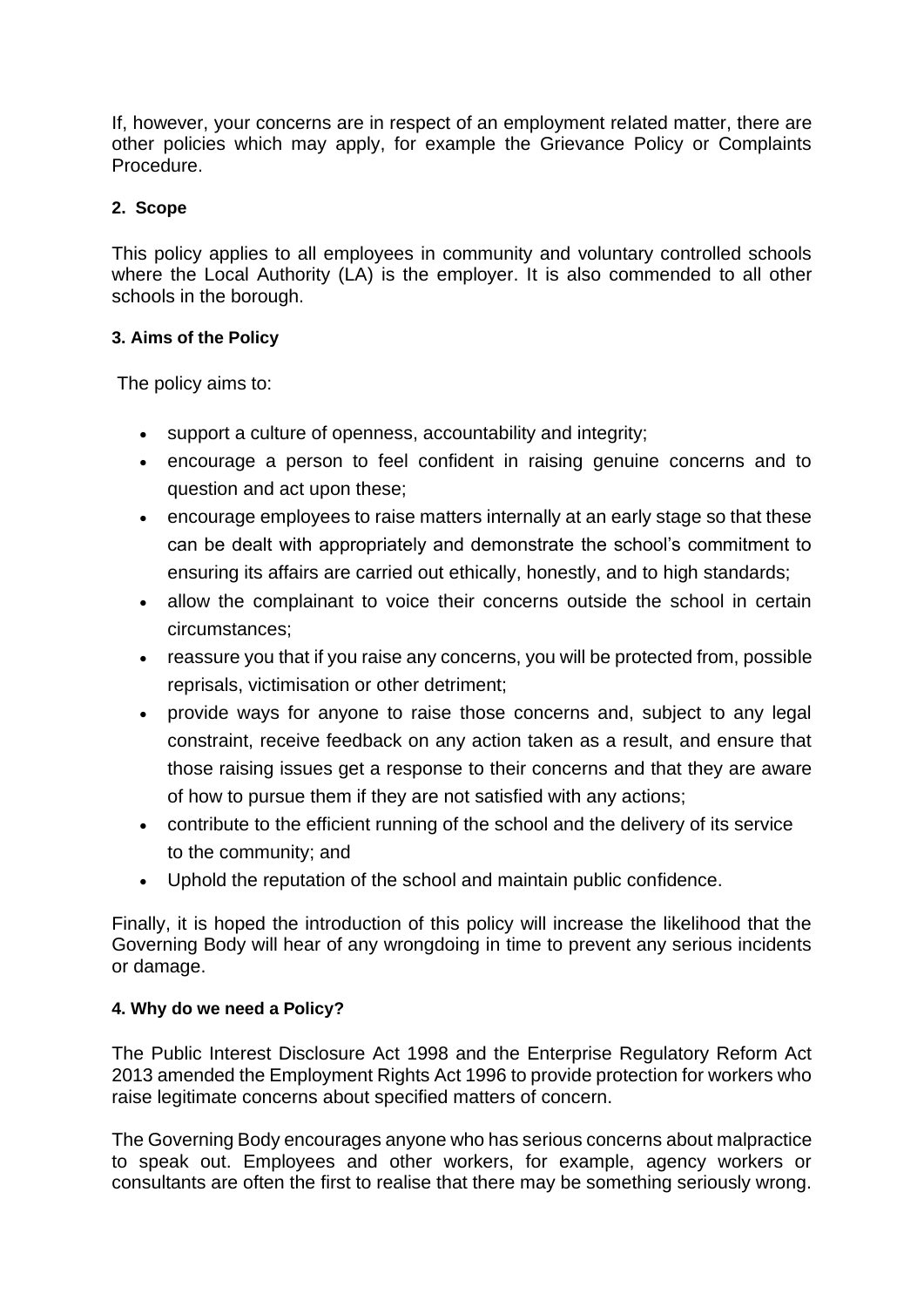You may be reluctant to, or you may not, express your concerns because you feel speaking out would be disloyal to colleagues or the school. You may also fear harassment or victimisation and this could lead you to ignore the problem rather than report it, particularly if this is just a suspicion. However it is important that there is a culture of accountability and openness and you have a responsibility to report your concerns accordingly.

In introducing this policy, the Governing Body hopes to avoid such situations and to encourage you to speak out. We all have a vital role to play in implementing and supporting the policy and the Governing Body expects that you will co-operate with this policy and any investigation.

Issues which can be disclosed as part of this policy are (but not limited to):

- a criminal offence (e.g. fraud, corruption or theft) has been or is likely to be committed;
- a miscarriage of justice has been or is likely to occur;
- the health or safety of any individual has been or is likely to be threatened;
- the environment has been or is likely to be damaged;
- public funds are being used in an unauthorised or illegal manner:
- conflict of interest e.g. not declaring a direct or indirect financial interest in a company which trades, or could potentially trade with the school/LA or a direct personal, financial and other interests which may conflict with the business of the Council or with their employment with the school/LA;
- breach of a legal obligation or statutory codes of practice:
- serious failure to comply with appropriate professional standards;
- sexual, physical or verbal abuse or mistreatment of any employee or service recipient is taking place;
- discrimination as defined under the Equality Act 2010 is occurring to any employee or service recipient;
- showing undue favour over a contractual matter or to a job applicant:
- any other form of improper action or conduct is taking place, or if information relating to any of the above is being deliberately concealed or attempts are being made to conceal it.
- if told not to raise or pursue any concern by a line manager or senior officer you should not remain silent, the matter should be reported.

This policy is not a substitute for, and does not replace, other complaints or reporting procedures. Where the concern raised relates to a breach of one of these they will be investigated under the most relevant policy. In such cases you will still receive protection in respect of confidentiality and anonymity as detailed in this policy. For example: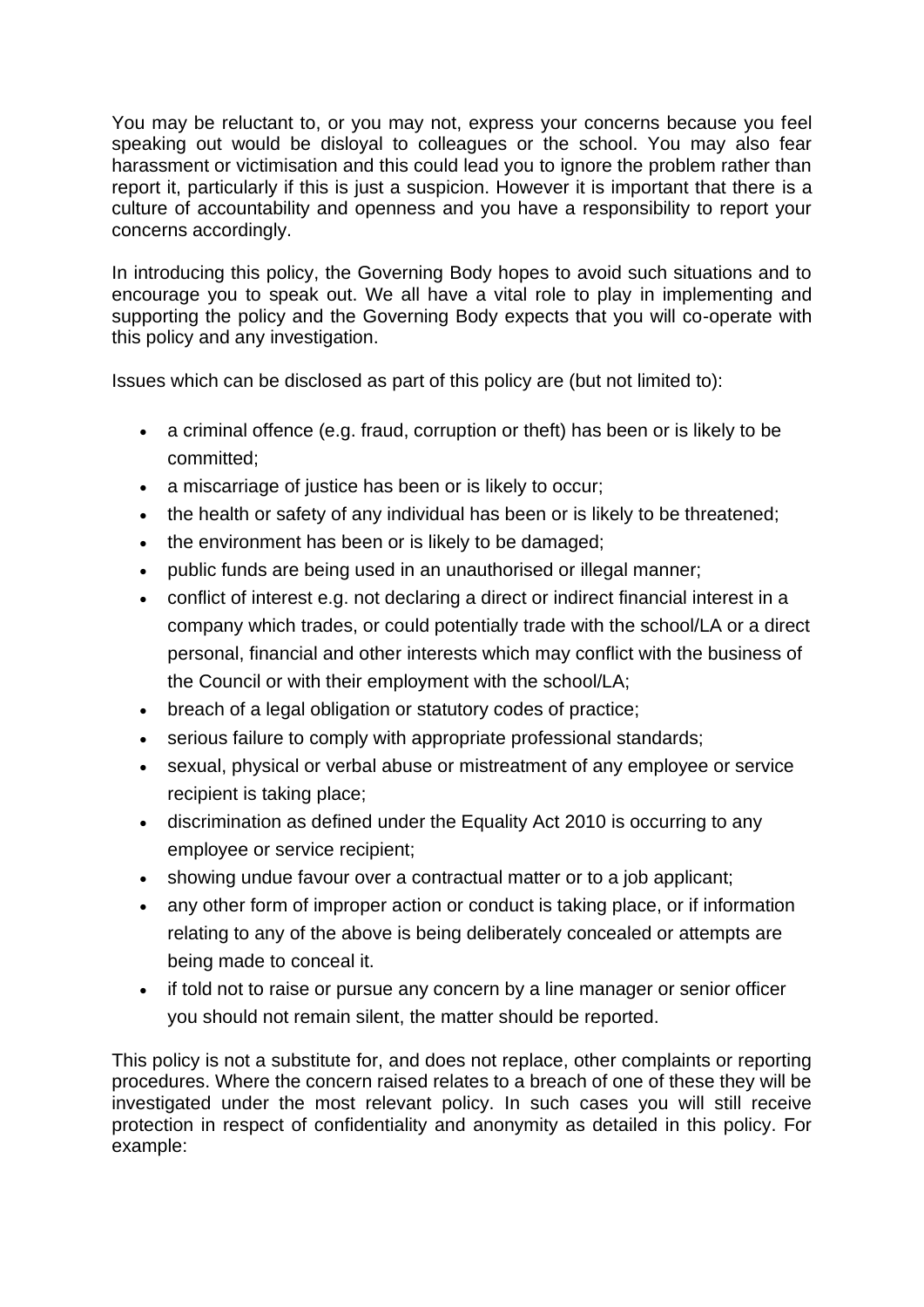- financial regulations;
- child protection/safeguarding procedures;
- health and safety policy;
- the disciplinary policy;
- the dignity at work policy (which is designed to deal with harassment and bullying cases);
- the complaints procedure;
- The grievance procedure (which an employee may use to resolve contractual issues relating to their employment or conditions of service).

# **5. Who will be the point of contact for the policy?**

This will depend on the nature of the issue but in school there will be a Designated Officer who is the point of contact for concerns raised under the Whistleblowing Policy. He/She should normally be the Headteacher or Chair of Governors.

Peter Tite (Headteacher) who will be the Designated Officer in this school for the purposes of this policy.

It is recognised, however, that you may wish to raise a concern independently of school and therefore the Local Authority (LA) can be contacted should this be necessary, the contact in the LA is the Governor Services Support Manager

# **6. Safeguarding of children and young people**

You have a duty to report concerns about the safety and welfare of pupils and students. Any concerns should be reported to the school's Designated Senior Person for Child Protection (DSP), if this is under Whistleblowing this should be as well as the Designated Officer for Whistleblowing detailed above, this would include such issues as:

- physical abuse of a pupil/student;
- sexual abuse of a pupil/student;
- emotional abuse of a pupil/student;
- neglect of a pupil/student;
- An intimate or improper relationship between an adult and a pupil/student.

The school's DSP for Child Protection is Clare Spicer (Deputy Headteacher)

The reason for the concern may be the actions of a colleague (including a more senior colleague), a Governor, another pupil/student or someone outside the school. Whatever the reason, concerns must be reported.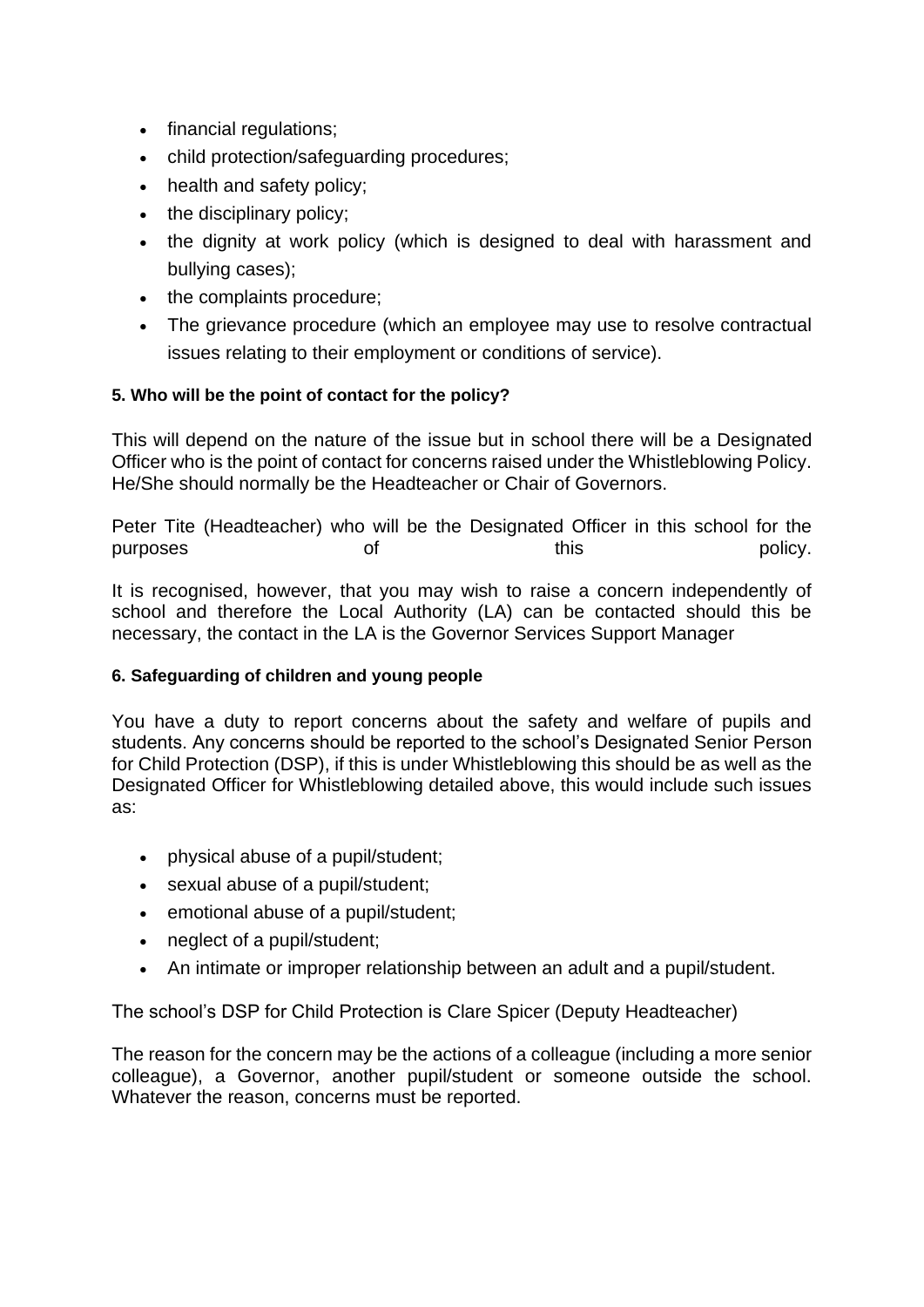## **7. How can a concern be raised within School?**

- In the first instance, you should raise your concern with your immediate line manager. Your manager will then refer the matter to the Designated Officer and/or DSP as appropriate either in school or at the LA.
- If the line manager is involved you should raise the concerns with the Designated Officer in school or at the LA.
- If the Designated Officer is involved at school level the line manager should raise the concerns with the Chair of Governors or the LA.
- If the Chair of Governors is involved the Designated Officer in school should raise the concerns with the Director, Schools and Education and, in the case of Voluntary Aided Schools, with the Diocesan Education Officer.

In the first instance, you may raise your concern verbally, but ideally this should be done in writing. A written outline of your concerns helps to clarify key issues and reduce any misunderstanding. You should include the following information where possible:

- the background and history of the concern (giving relevant names, dates etc. where possible);
- the reason why you are particularly concerned about the situation;
- the possible implications of your concerns.

The earlier your concern is raised the easier it is to investigate and take action.

If you are unsure you may wish to consider discussing your concern with a colleague or Trade Union/Professional Association Representative first and you may find it easier to raise the matter if there are two (or more) who have had the same experience or concerns.

You may invite a trade union, professional association representative or a work colleague to be present during any meetings or interviews in connection with the concerns raised.

### **8. Confidentiality**

All concerns will be treated in confidence and the Designated Officer will make every reasonable effort not to reveal your identity. Your identity will not be disclosed without your consent or unless this is required of the school by a Court Order or other lawful authority. We may be obliged to provide information that identifies you either directly or indirectly and so you should be aware that whilst you may make a disclosure anonymously, this may not be guaranteed at a later stage.

Anybody involved in an investigation under the scope of this policy must maintain confidentiality regarding the complaint and information provided; failure to do so will be treated as a disciplinary offence. At the appropriate time, either during the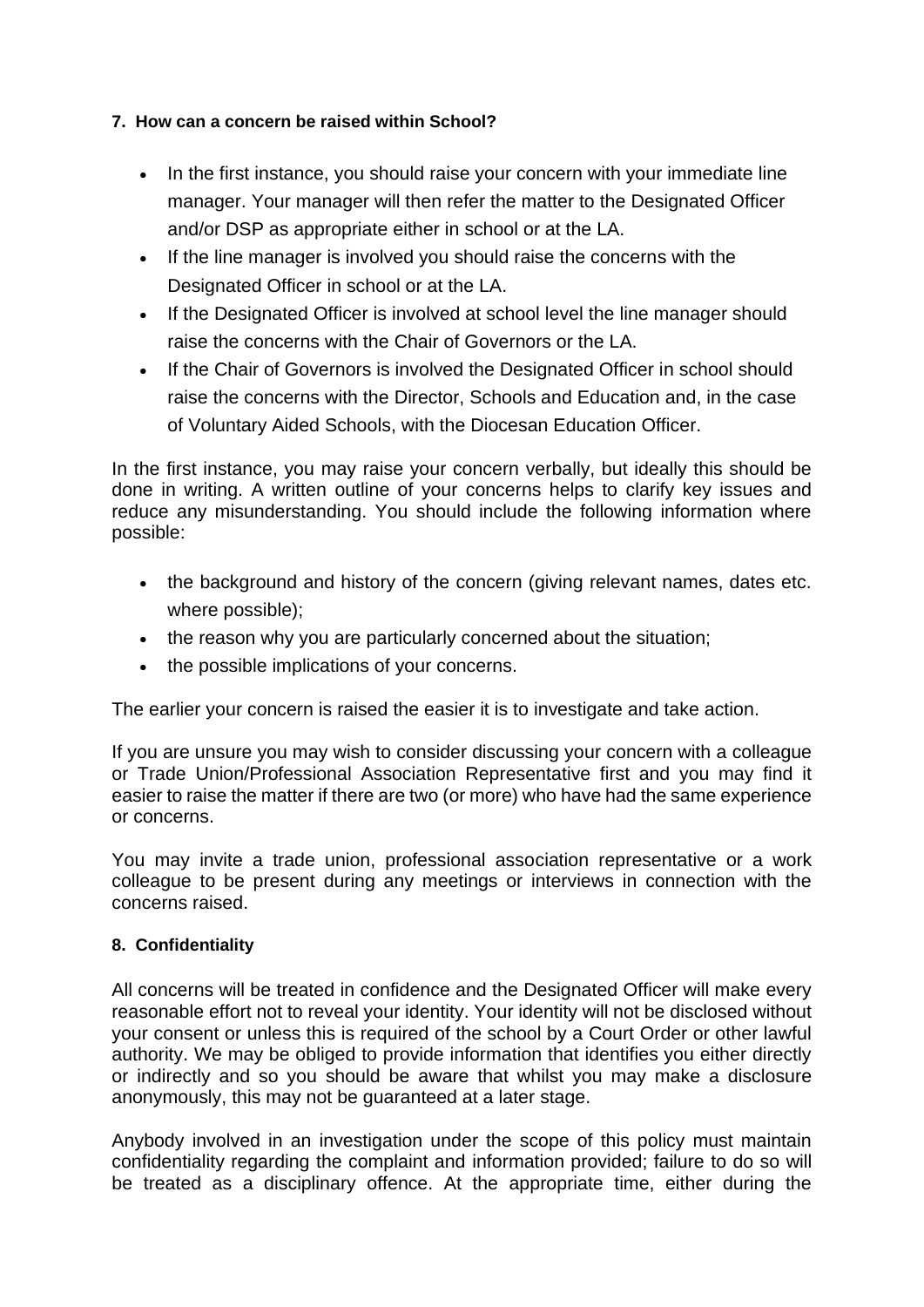investigation or at the conclusion, you may need to come forward as a witness and will be given assistance and support to help you. You should also note that anyone disclosing confidential information outside the school that is not covered by the Public Interest Disclosure Act could be subject to disciplinary action for a potential breach of the Data Protection Act 1998.

Any discussion with a person against whom an allegation of malpractice has been made must be approved by the Designated Officer. It is a disciplinary offence for other discussions to take place with that person in respect of issues raised under the scope of this policy.

### **9. Anonymous Allegations**

Concerns expressed anonymously are much less powerful and are often more difficult to investigate. This policy encourages you to put your name to an allegation whenever possible and we will do our best to protect your identity. In exercising this discretion the factors to be taken into account would include:

- the seriousness of the issues raised;
- The likelihood of being able to confirm the allegation from attributable sources.

### **10. What protection are you entitled to when raising a complaint?**

The Governing Body recognises that the decision to report a concern can be a difficult one to make. Because of this, the Governing Body wants to be supportive and will not tolerate any harassment, bullying or victimisation. It will take appropriate action to protect you if you raise a concern. This policy does not, however, replace the school's Dignity at Work procedure whereby an employee can seek redress to deal with harassment and bullying cases.

Should you believe that you have suffered a detriment or been victimised, harassed, bullied or dismissed in breach of the protections of the Public Interest Disclosure Act 1998, in response to your disclosure, you should raise this matter immediately as a grievance to be investigated.

Any investigation into allegations of potential malpractice will not influence (or be influenced by) any employment procedures that may already be underway. It is not the Governing Body's intention to hold in abeyance action taken under the disciplinary or other policies, pending the completion of investigations taken in accordance with the Whistleblowing Policy, unless the Governing Body considers that the merits of a particular case warrant this.

If you raise a concern under this policy, you will not be at risk of suffering any form of retribution/detriment as a result, provided that:

- the disclosure is made to the appropriate person or Bodies;
- you reasonably believe that the disclosure is in the public interest;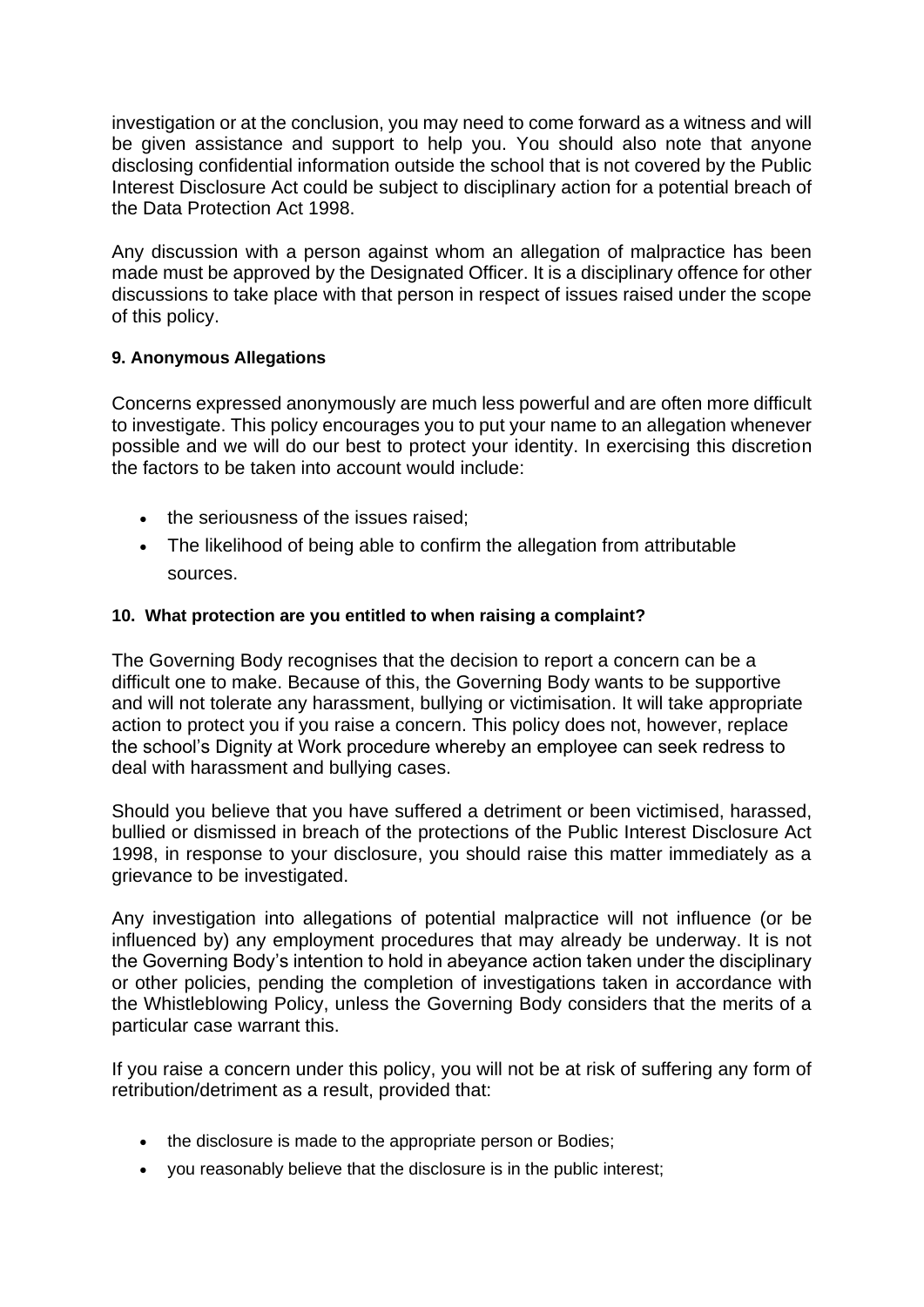• And/or you are not acting for personal gain.

## **11. How will the designated officer respond to a complainant?**

The Designated Officer will generally have a coordinating role, dealing with concerns and allegations and ensuring that these are investigated thoroughly. The Designated Officer would not normally investigate the concern personally but would have a coordinating and liaison role. Where appropriate, the matters raised may:

- be dismissed without further action;
- be investigated internally by an independent person;
- be investigated by management, internal audit or other appropriate procedures for example - through Child Protection/Safeguarding procedures or the Disciplinary Policy;
- be referred to the police;
- be referred to the external auditor;
- Form the subject of an independent inquiry.

### **12. When will the designated officer respond to a complainant?**

Within seven working days of a concern being received, the Designated Officer will endeavour to write to you to:

- acknowledge that the concern has been received;
- advise you if more information is required or arrange a confidential meeting:
- indicate how they propose to deal with the matter;
- give an estimate of how long it is anticipated it will take to provide a final response if this is possible to determine at the outset;
- advise whether further investigations will take place and if not, why not.

The Designated Officer will inform the individual affected to explain that a whistleblowing complaint has been made.

Where the complaint involves partnership organisations and their employees, the Designated Officer will seek full co-operation with the partner and will encourage partner organisations to deal with the matter in accordance with the general principles of this policy, as this complies with the spirit of the Public Interest Disclosure Act. However, where the partner does not co-operate, the investigation will be carried out and the partner will be advised of any action that the Designated Officer intends to take.

In order to protect all individuals (including those accused of possible malpractice), brief initial enquiries will be made to decide whether an investigation is appropriate and, if so, what form it should take. However, if immediate or urgent action is required, this will be taken before any investigation is concluded. After initial enquiries, it may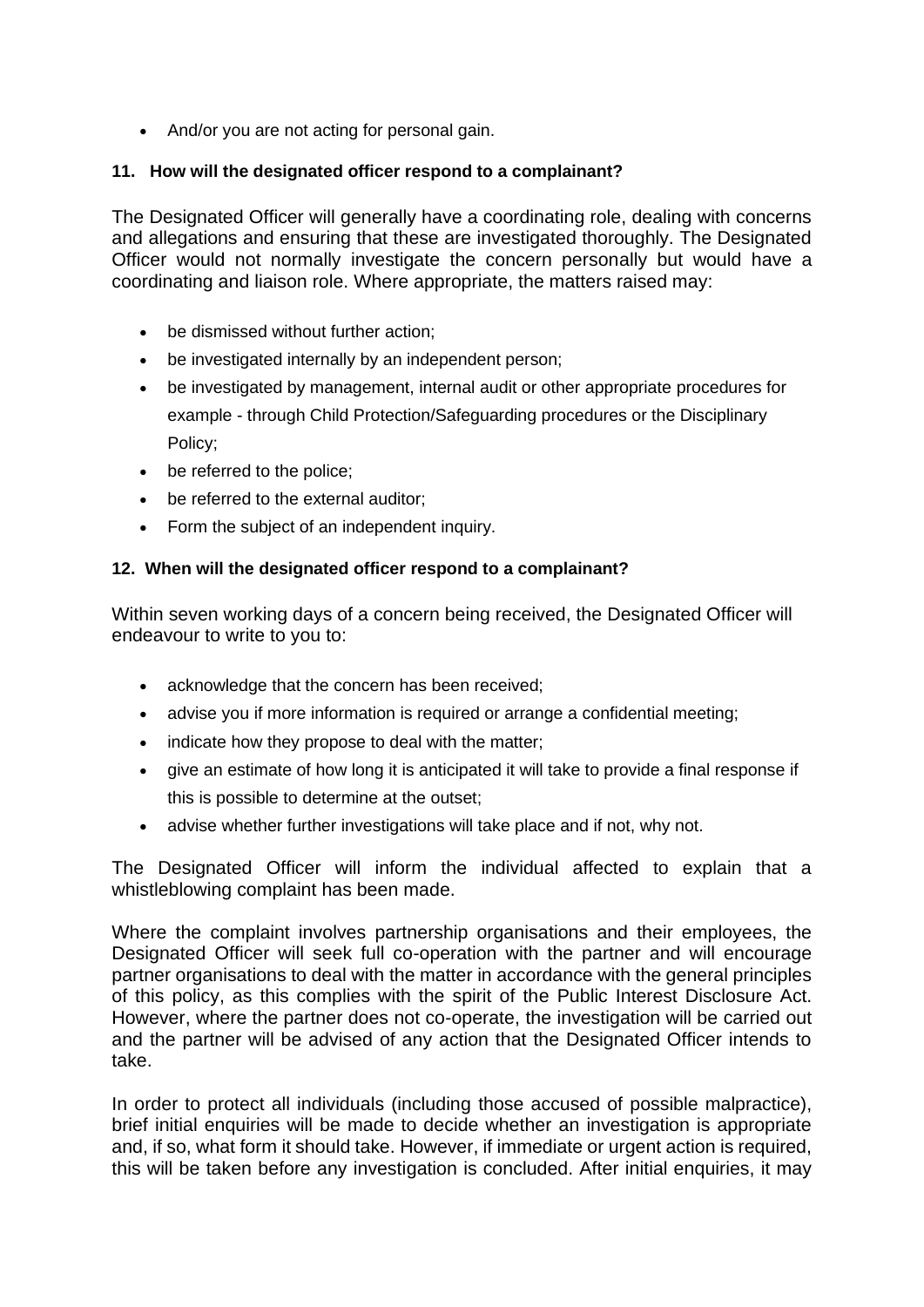be possible to resolve some or all of your concerns with an explanation and/or agreed course of action. The amount of contact between the Designated Officer and you will depend on the nature of the matters raised, and the clarity of the information provided. If necessary, the Designated Officer will seek further information from you.

You will have the opportunity to have a Trade Union Representative or work colleague present with you at any meeting with the Investigating Officer. Any representative attending any meeting will be bound by the confidentiality clauses within this policy, unless there is an obligation covered by external legislation that binds or requires the representative to make a qualified disclosure to a relevant body.

The Designated Officer will take reasonable steps to minimise any issues, which may result from your concern. If it is necessary to give evidence in criminal or disciplinary proceedings, the Governing Body, through the LA's Director of HR & Legal Services (or their representative), will arrange for you to receive advice about the procedure.

### **13. What will happen following the investigation?**

Following the investigation, the Designated Officer will (subject to legal constraints) inform the Headteacher (or Chair of Governors), and you of the result of the investigation. This will not include details of any disciplinary action, which will remain confidential to the individual concerned. The Designated Officer will also inform the individual at the centre of the investigation of the outcome.

If the investigation shows there is a case to be answered, the Disciplinary or Capability Procedure may be used.

If there is no case to answer, the Designated Officer or the line manager will inform the Headteacher (or Chair of Governors) of this fact.

The Governing Body accepts that you need to be assured that the matter has been properly addressed. You will therefore be informed of the outcome of any investigations providing there are no legal or other restraints.

#### **14. What records will be maintained in connection with the policy?**

A note of the concern raised how it was resolved and copies of any records associated with the investigation will be stored confidentially for 36 months following resolution. The information will then be disposed of in an appropriate and confidential manner.

The Designated Officer has overall responsibility for the maintenance and operation of this policy. The Designated Officer will maintain a record of concerns raised, and the outcomes (in a way which does not endanger confidentiality), and shall report as necessary to the Governing Body. Confidential information will be kept by the Designated Officer on the school site, or by the Designated Officer (LA) in the Council offices.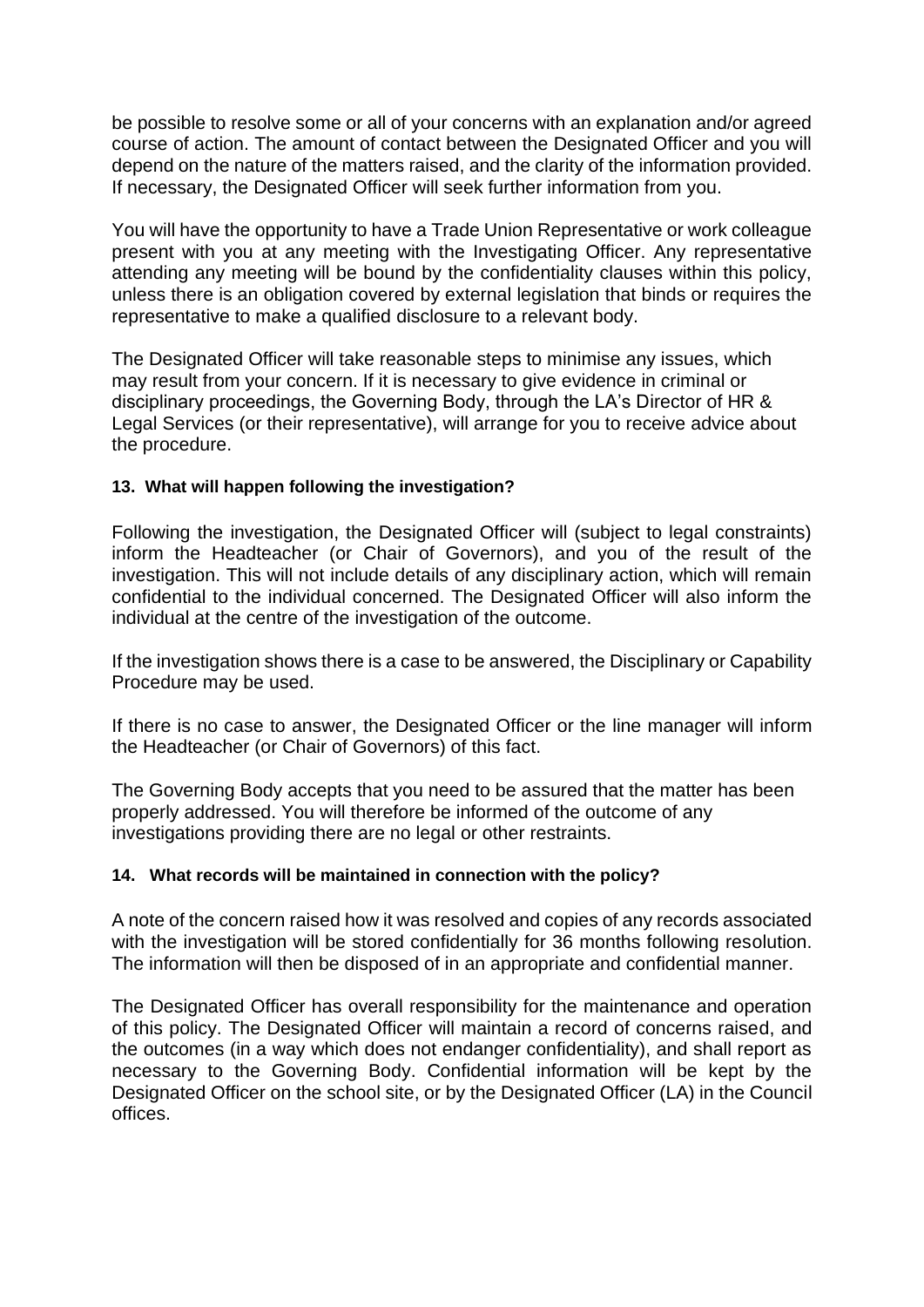#### **15. How can concerns be raised outside the School?**

In accordance with the Act, this policy is intended to provide you with an avenue in school to raise concerns and the Governing Body hopes you will be satisfied with any action taken. You can also obtain support by talking to your Trade Union/Professional Association. If, however, you remain concerned, having exhausted all internal procedures, and believe it is right to take the matter outside the Governing Body the following are examples of external organisations you can contact:

Local Authority (if you have not already contacted them), Ofsted, Health & Safety Executive, Audit Commission, the Environmental Agency, OFTEL, OFFER, OFWAT, OFGAS, FSA, Serious Fraud Agency, Inland Revenue, Customs and Excise, DTI, Office of Fair Trading, Trade Union Certification Officer, Charity Commissioners, Data Protection Registration Officer, or the organisation Public Concern at Work.

It will be safe to raise a concern with any of the above so long as you reasonably believe your allegations to be in the public interest and you do not make the disclosure for personal gain.

Public Concern at Work also provide a confidential helpline for advice as well as guidance regarding relevant external bodies to contact. Their telephone number is 0207 404 6609.

#### **16. What happens if suspicions go unreported or if allegations are found to have been made maliciously or with no foundation?**

Where suspicions go unreported it could be seen that you have abdicated your responsibilities and there may be the potential that you are implicated in the wrongdoing. Such a situation may have to be treated seriously and may, depending on the circumstances lead to disciplinary action and/or court action being taken.

If you make an allegation in what you believe to be the public interest and without any motive of personal gain, whether the allegation is confirmed or not at the conclusion of the investigation, no action will be taken against you.

If, however, you make an allegation which is considered not to be in line with the Public Interest Disclosure Act i.e. for personal gain or malicious, disciplinary or legal action may be taken depending on the circumstances of the case.

#### **17. Monitoring the Policy**

Employees who have any comments on the operation of this policy are encouraged to raise them with the Headteacher, Designated Officer, or Trade Union/Professional Association.

The Governing Body and Headteacher will monitor the operation and effectiveness of the Whistleblowing Policy on a regular basis and if necessary review and revise the Policy to ensure that it remains up to date and fit for purpose in line with legislation and best practice.